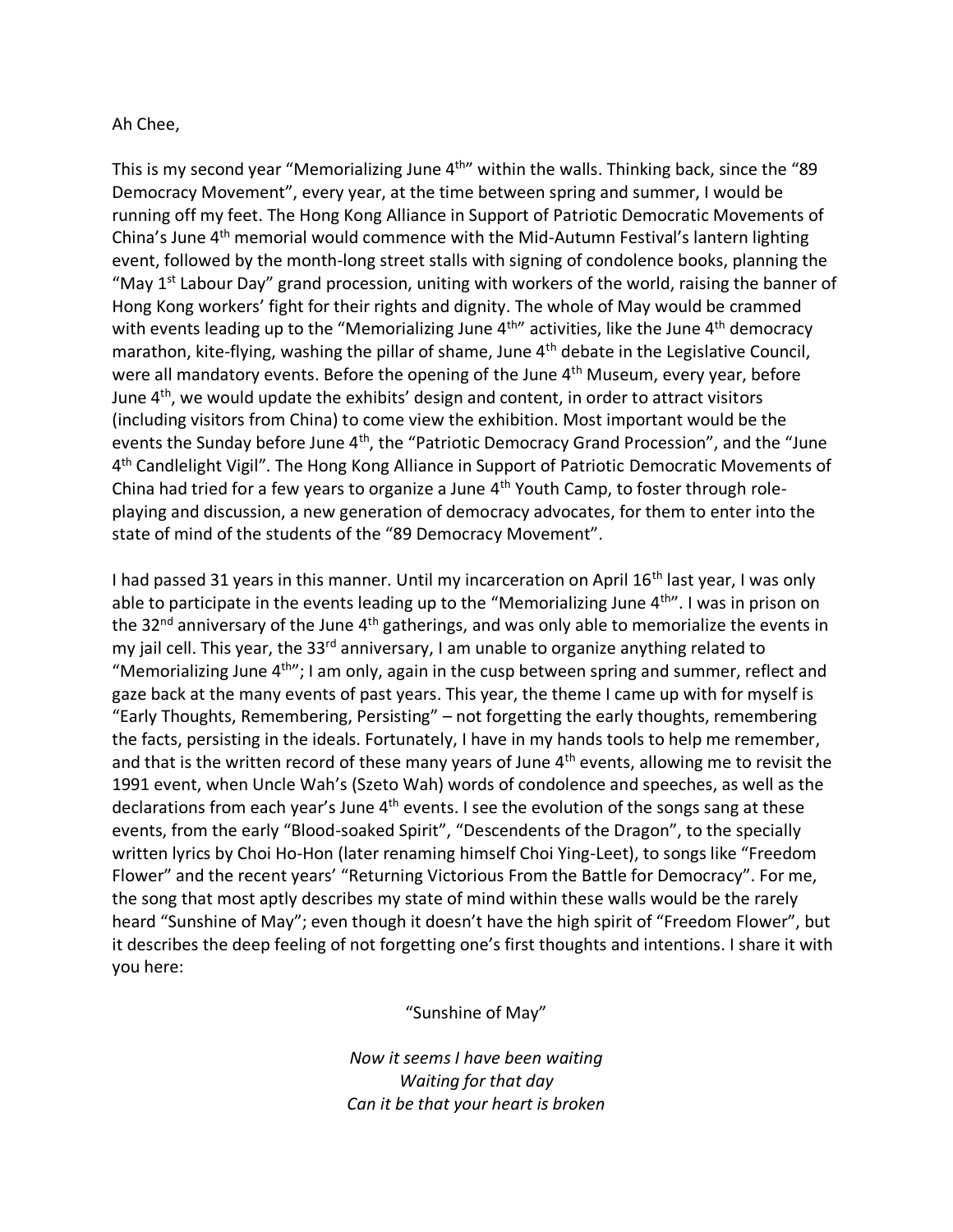## *But my heart is even heavier*

*If you ask the place I am seeking The future I look for For the hope I have in my heart My life I have discarded out the door*

*Looking at this motherland so afflicted Everyone should shout at the top of their voice Discarding everything before me that is mine The sun in May is shining*

This year's "Memorializing June 4<sup>th</sup>" would be spent in jail, but I would do what I did last year, fast for one day, lighting a match at 8:00 p.m. to remember those who died, remembering the tens of thousands of candlelight at Victoria Park, sing "Sunshine of May", reading out the words of condolences and declaration from previous June  $4<sup>th</sup>$  gatherings, thereby taking myself back to the first thoughts of the patriotic, freedom-loving citizens, giving myself the strength to carry on. I believe that the people of Hong Kong will be with me in "Memorializing June 4<sup>th"</sup>, each using their own way to express this spirit of remembrance, and the determination in the fight for democracy. I believe in the strength of not forgetting our early thoughts, using the example of passing on the flame, allowing the next generation to share in our determination to rehabilitate June  $4<sup>th</sup>$ , and to fight for democracy.

I feel most regret for the Tiananmen mothers who, with the passage of time, has one after another left us, unable to witness the truth from ever being exposed, for justice to prevail. I do not know when June 4<sup>th</sup> would be rehabilitated, but I do want to tell all the Tiananmen mothers that, in the hearts of the people, in the hearts of the freedom and democracy-loving people all over the world, these first martyrs of this fight for democracy will be remembered, and their spirit and will would prevail.

To this day, I have gone through trials for my five accusations, and am ready to face the sixth accusation, namely, that The Hong Kong Alliance in Support of Patriotic Democratic Movements of China, myself, Ho Chun-Yun (Albert) and Chow Hang-Tung (Tonyee) incited actions to overthrow the government. I will face these charges, not forgetting my first thoughts; to love the people and to love democracy, what crime is that? I will insist that to fight for democracy is not a crime, to refute these words of political accusations.

The media reports that I and Ho Chun-Yun have fallen ill; my illness was not serious, and there has been no after-effect, other than putting up with the two-weeks of isolation in the prison hospital wing, spending every day in my cell, other than bath time, which was difficult to bear, but nevertheless that time is over. My prison life has gone back to normal, I try to exercise every day, jogging when I can, and I hope that I can live this period of incarceration with good health, to have the healthiest of body and spirit to live my future days of freedom. The hardest to endure is to witness Hong Kong's case after case of suppressing civil society, feeling